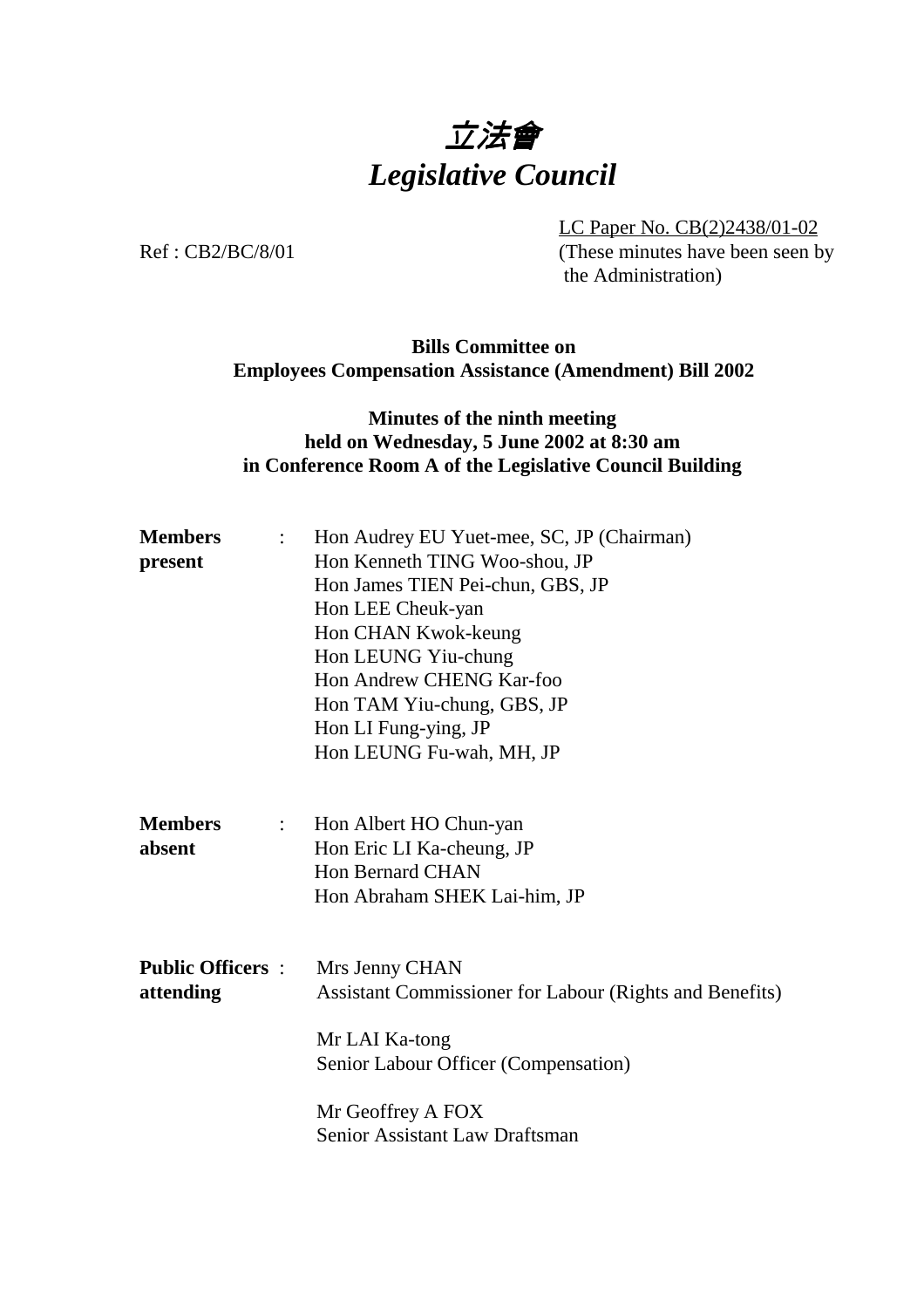|                               | Mr Lawrence PENG<br><b>Senior Government Counsel</b>        |
|-------------------------------|-------------------------------------------------------------|
| <b>Clerk</b> in<br>attendance | Mrs Sharon TONG<br>Chief Assistant Secretary (2) 1          |
| <b>Staff</b> in<br>attendance | <b>Miss Kitty CHENG</b><br><b>Assistant Legal Adviser 5</b> |
|                               | Ms Dora WAI<br>Senior Assistant Secretary (2) 4             |

#### **I. Meeting with the Administration**

The Bills Committee deliberated (index of proceedings attached at **Annex**).

2. The Administration was requested to provide a paper explaining the principles of the proposed arrangement for interest payment payable by the Employees Compensation Assistance Fund Board (the Fund Board), and the operation of the proposed arrangement using an illustrative case.

3. In the light of the views expressed by some members, the Administration agreed to consider -

- (a) specifying in the proposed section 20F(1)(b) that where an eligible person died, the relief payment would be re-apportioned to the remaining eligible persons only when the death of the eligible person had come to the notice of the Fund Board;
- (b) deleting the proposed section 22(6)(b) and reviewing the drafting of the proposed section 22(6)(a); and
- (c) specifying in the proposed section 28(4) that the Fund Board should not be liable to pay the costs incurred by a person after the date of the offer made by the Fund Board to which the claim related, and whether it was necessary to retain the proposed section 28(5).

4. The Bills Committee would decide at the next meeting on whether the following proposals put forward by Hon LEE Cheuk-yan should be pursued by the Bills Committee -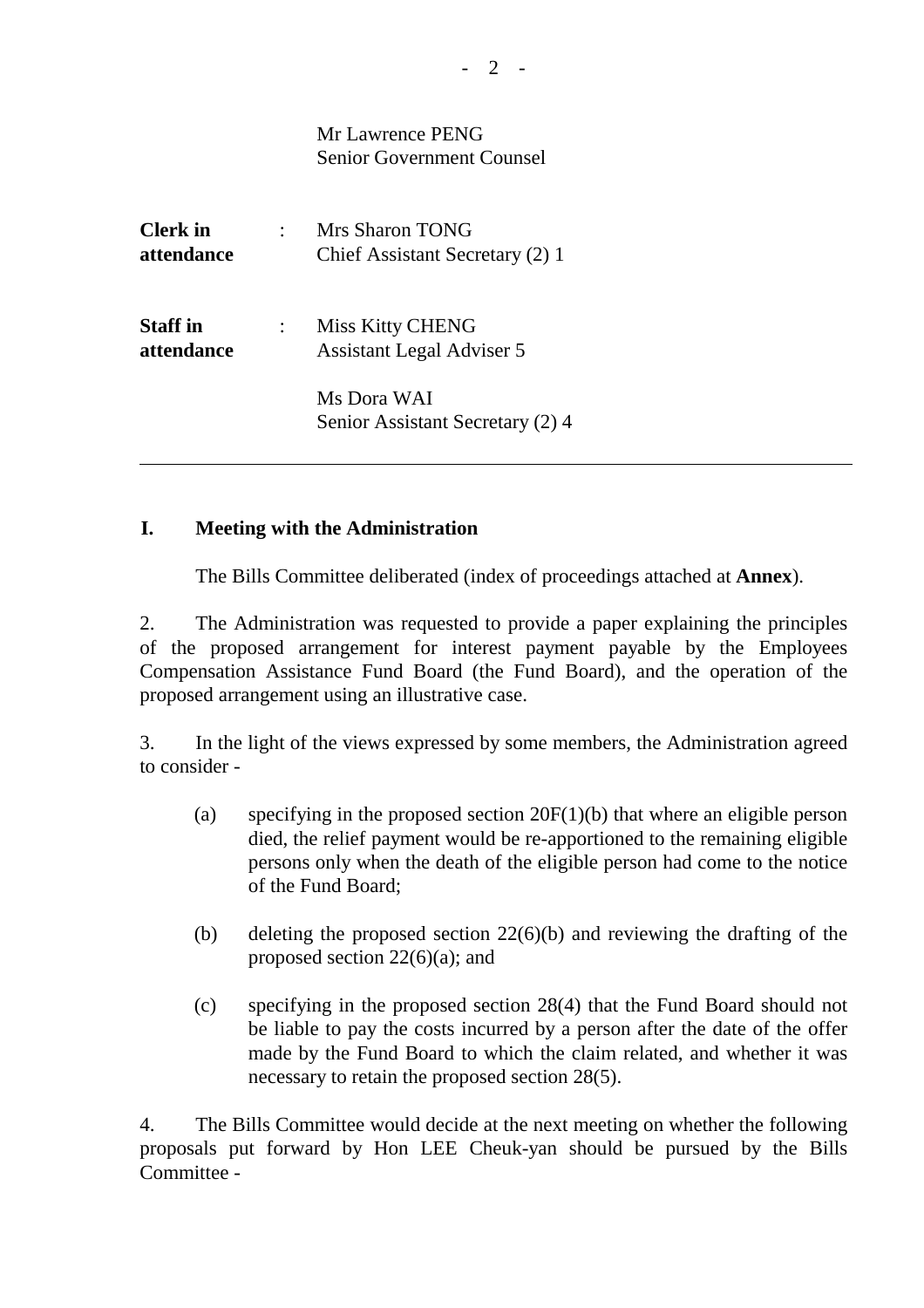- (a) some items of damages, such as pre-trial and post-trial loss of accumulation of wealth, awarded to the estate of the deceased employee should be taken into account when determining the amount of relief payment payable to eligible persons;
- (b) the prescribed monthly amount for seriously injured employees who required long term care and attention by other persons should be increased from \$10,000 to \$30,000; and
- (c) the level of surcharge imposed on uninsured employers should be increased from three times to 10 times the levy payable on the premium paid on the employees' compensation insurance policy taken out after the offence was detected.

5. The Administration informed members that as part of the introduction of the accountability system for principal officials, the policy bureaux would be reorganised. As a result, the Administration would make the necessary legislative amendments so as to transfer the respective statutory functions to the respective new principal officials with effect from 1 July 2002. A resolution to this effect would be moved by the Administration at the Council meeting on 19 June 2002. As the Bill contained two clauses which made reference to the Secretary for Education and Manpower, it was therefore necessary to make consequential amendments to the Bill upon the approval by the Legislative Council of the proposed resolution. However, as the Administration wished to resume the Second Reading debate on the Bill at the Council meeting on 26 June 2002, the deadline for giving notice of Committee Stage amendments would be 17 June 2002. Given that the said consequential amendments could not be finalised before 19 June 2002, the Administration appealed for members' support to seek the leave of the President to dispense with the notice requirement.

#### **II. Date of next meeting**

6. The Bills Committee agreed that the next meeting originally scheduled for 7 June 2002 at 4:00 pm be rescheduled to 7 June 2002 from 8:30 am to 12:45 pm.

7. There being no other business, the meeting ended at 11:00 am.

Council Business Division 2 Legislative Council Secretariat 27 June 2002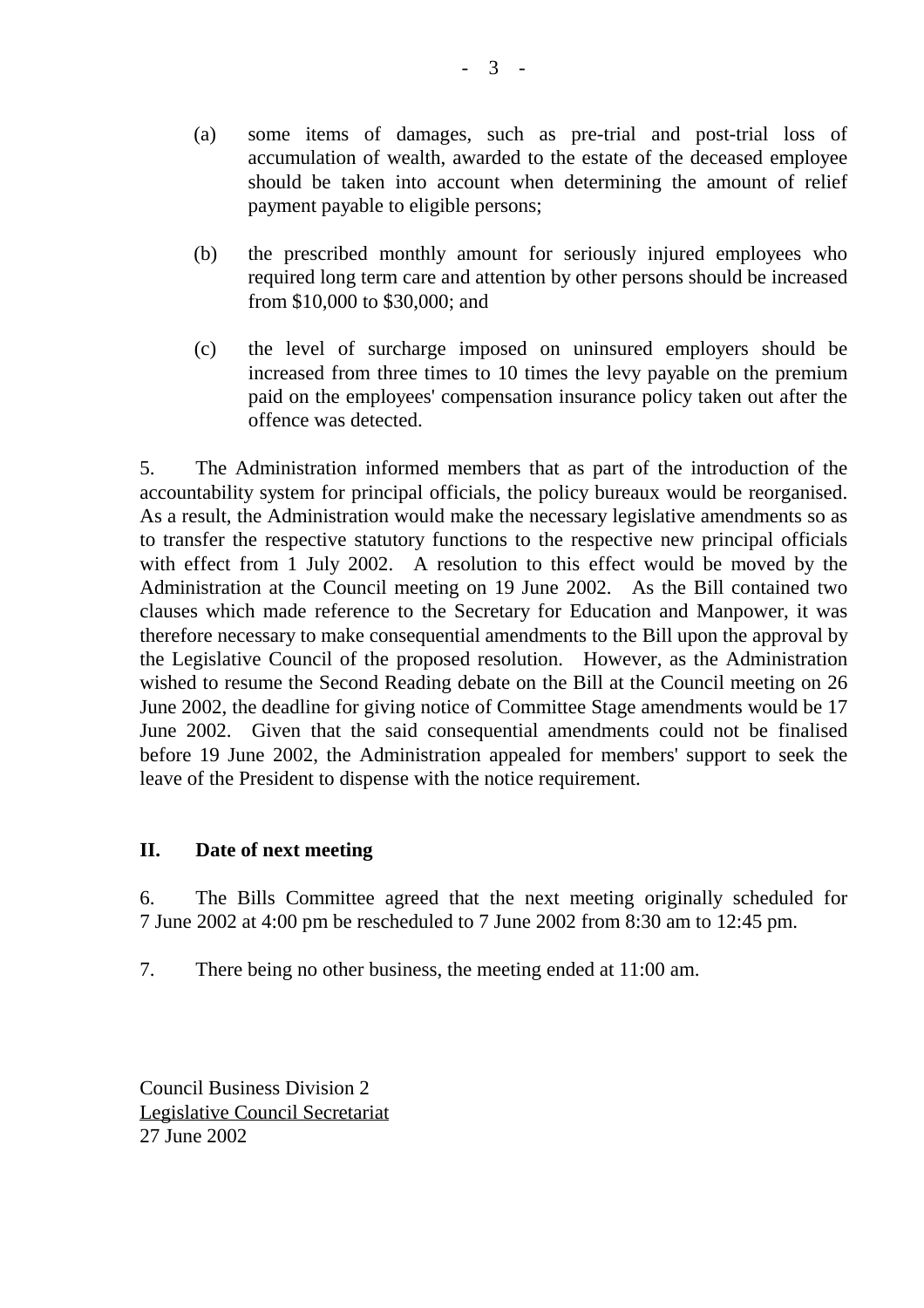### **Proceedings of the ninth meeting of the Bills Committee on Employees Compensation Assistance (Amendment) Bill 2002 held on Wednesday, 5 June 2002 at 8:30 am in Conference Room A of the Legislative Council Building**

| <b>Time</b>          | <b>Speaker</b>                           | Subject(s)                                                                                                                         | <b>Action</b><br>required |
|----------------------|------------------------------------------|------------------------------------------------------------------------------------------------------------------------------------|---------------------------|
| $000000 -$<br>000200 | Chairman                                 | Information provided by Admin on the time limit to file proof of debt<br>by creditors under the Bankruptcy Ordinance (LC Paper No. |                           |
|                      |                                          | $CB(2)2181/01-02(01))$                                                                                                             |                           |
| $000200 -$           | Admin                                    | - ditto -                                                                                                                          |                           |
| 000353               |                                          |                                                                                                                                    |                           |
| $000353 -$           | Chairman                                 | - ditto -                                                                                                                          |                           |
| 000407               |                                          |                                                                                                                                    |                           |
| $000407 -$           | Admin                                    | - ditto -                                                                                                                          |                           |
| 000517               |                                          |                                                                                                                                    |                           |
| $000517 -$<br>000545 | Chairman                                 | Admin's paper on application for assistance in relation to statutory<br>compensation where the injured employee died before the    |                           |
|                      |                                          | compensation was determined (LC Paper No. CB(2)2181/01-02(02))                                                                     |                           |
| $000545 -$           | Admin                                    | - ditto -                                                                                                                          |                           |
| 000734               |                                          |                                                                                                                                    |                           |
| 000734 -             | Chairman                                 | - ditto -                                                                                                                          |                           |
| 000900               |                                          |                                                                                                                                    |                           |
| $000900 -$           | Admin                                    | - ditto -                                                                                                                          |                           |
| 000910               |                                          |                                                                                                                                    |                           |
| $000910 -$           | Chairman                                 | - ditto -                                                                                                                          |                           |
| 000921               |                                          |                                                                                                                                    |                           |
| $000921 -$           | Admin                                    | - ditto -                                                                                                                          |                           |
| 001026               |                                          |                                                                                                                                    |                           |
| $001026 -$           | Chairman                                 | - ditto -                                                                                                                          |                           |
| 001033               |                                          |                                                                                                                                    |                           |
| $001033 -$           | Admin                                    | - ditto -                                                                                                                          |                           |
| 001037               |                                          |                                                                                                                                    |                           |
|                      | Clause-by-clause examination of the Bill |                                                                                                                                    |                           |
| $001037 -$           | Chairman                                 | Clause 13 - Applications                                                                                                           |                           |
| 001152               |                                          |                                                                                                                                    |                           |
| $001152 -$           | Admin                                    | - ditto -                                                                                                                          |                           |
| 001236               |                                          |                                                                                                                                    |                           |
| $001236 -$           | Chairman                                 | - ditto -                                                                                                                          |                           |
| 001239               |                                          |                                                                                                                                    |                           |
| 001239 -             | Admin                                    | - ditto -                                                                                                                          |                           |
| 001251               |                                          |                                                                                                                                    |                           |
| $001251 -$           | Chairman                                 | Clause 14 - Determination of applications by the Board                                                                             |                           |
| 001305               |                                          |                                                                                                                                    |                           |
| $001305 -$           | Admin                                    | - ditto -                                                                                                                          |                           |
| 001336<br>$001336 -$ |                                          |                                                                                                                                    |                           |
| 001350               | Chairman                                 | - ditto -                                                                                                                          |                           |
| $001350 -$           | Admin                                    | - ditto -                                                                                                                          |                           |
| 001544               |                                          |                                                                                                                                    |                           |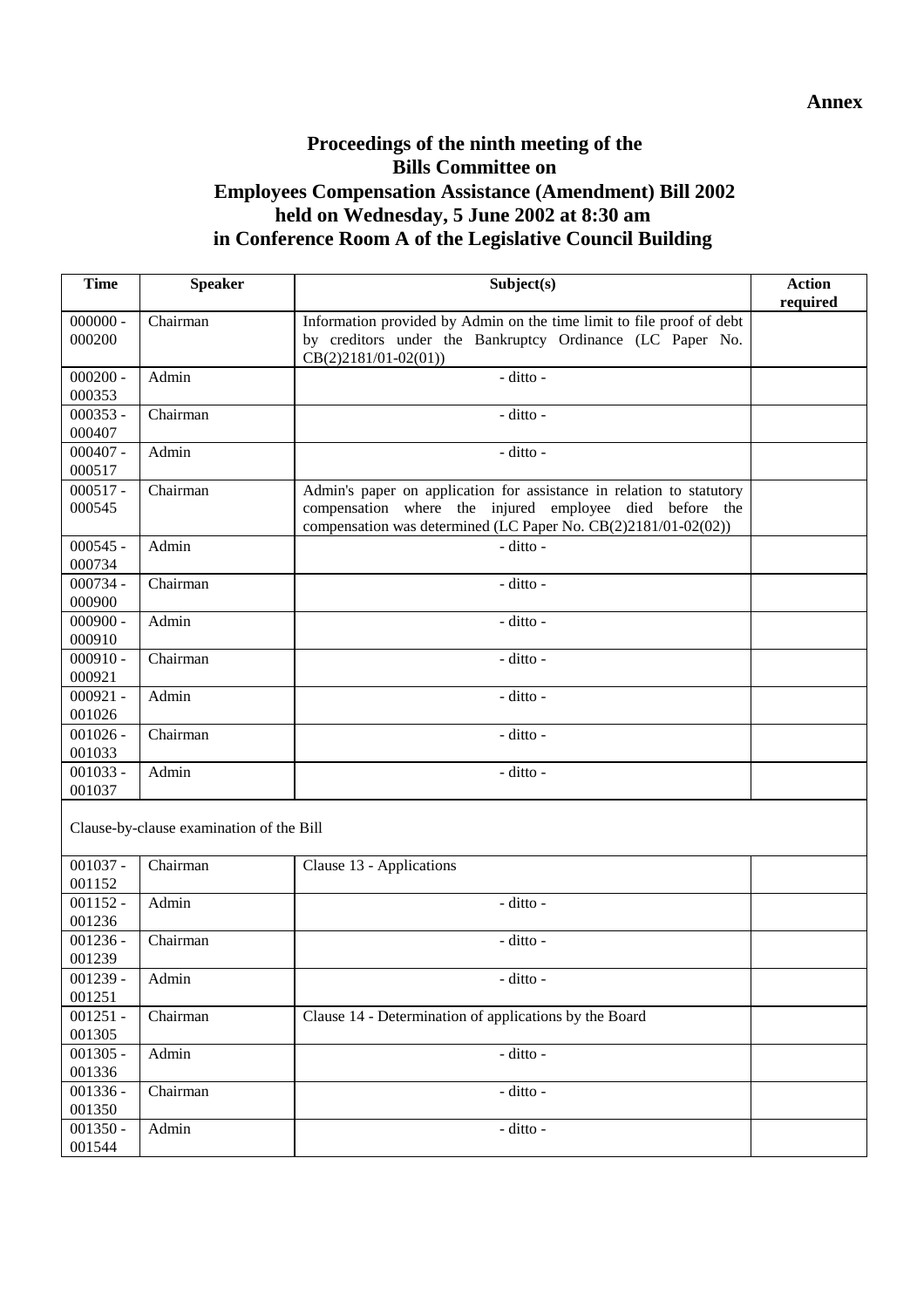| <b>Time</b>                     | <b>Speaker</b>               | Subject(s)                                                                                                         | <b>Action</b><br>required |
|---------------------------------|------------------------------|--------------------------------------------------------------------------------------------------------------------|---------------------------|
| $001544 -$<br>001601            | Chairman                     | Proposed arrangement for interest payment                                                                          |                           |
| $001601 -$<br>001739            | Admin                        | - ditto -                                                                                                          |                           |
| $001739 -$<br>001824            | Chairman                     | - ditto -                                                                                                          |                           |
| $001824 -$<br>002143            | Admin                        | - ditto -                                                                                                          |                           |
| $002143 -$<br>002222            | Chairman                     | - ditto -                                                                                                          |                           |
| $002222 -$<br>002325            | Admin                        | - ditto -                                                                                                          |                           |
| $002325 -$<br>002347            | Chairman                     | Proposed section 22(3)                                                                                             |                           |
| $002347 -$<br>002412            | Admin                        | Proposed section $22(3)(a)$                                                                                        |                           |
| $002412 -$<br>002426            | Chairman                     | - ditto -                                                                                                          |                           |
| $002426 -$<br>002506            | Admin                        | Proposed section $22(3)(b)$                                                                                        |                           |
| $002506 -$<br>002541            | Chairman/<br>Admin           | - ditto -                                                                                                          |                           |
| $\overline{002541}$ -<br>002615 | Admin                        | Proposed section $22(3)(c)$                                                                                        |                           |
| $002615 -$<br>002804            | Chairman/Admin               | - ditto -                                                                                                          |                           |
| $002804 -$<br>003021            | Admin                        | (a) Proposed section $22(3)(d)$ ; and<br>(b) Proposed section $22(3)(e)$                                           |                           |
| $003021 -$<br>003043            | Mr Kenneth TING/<br>Chairman | Time limit for the Fund Board to process applications                                                              |                           |
| $003043 -$<br>003320            | Admin                        | - ditto -                                                                                                          |                           |
| $003320 -$<br>003340            | Mr Kenneth TING              | - ditto -                                                                                                          |                           |
| $003340 -$<br>003418            | Chairman                     | - ditto -                                                                                                          |                           |
| $003418 -$<br>003440            | Mr Kenneth TING              | - ditto -                                                                                                          |                           |
| $003440 -$<br>003648            | Mr Andrew CHENG              | Request for Admin to provide a paper explaining the principles of the<br>proposed arrangement for interest payment |                           |
| $003648 -$<br>003944            | Admin                        | - ditto -                                                                                                          |                           |
| 003944 -<br>004016              | Mr Andrew CHENG              | - ditto -                                                                                                          |                           |
| $004016 -$<br>004124            | Chairman                     | - ditto -                                                                                                          |                           |
| $004124 -$<br>004149            | Admin                        | Principles of the proposed arrangement for interest payment                                                        |                           |
| $004149 -$<br>004207            | Chairman                     | Proposed section $22(3)(b)$ and (c)                                                                                |                           |
| $004207 -$<br>004247            | Admin                        | - ditto -                                                                                                          |                           |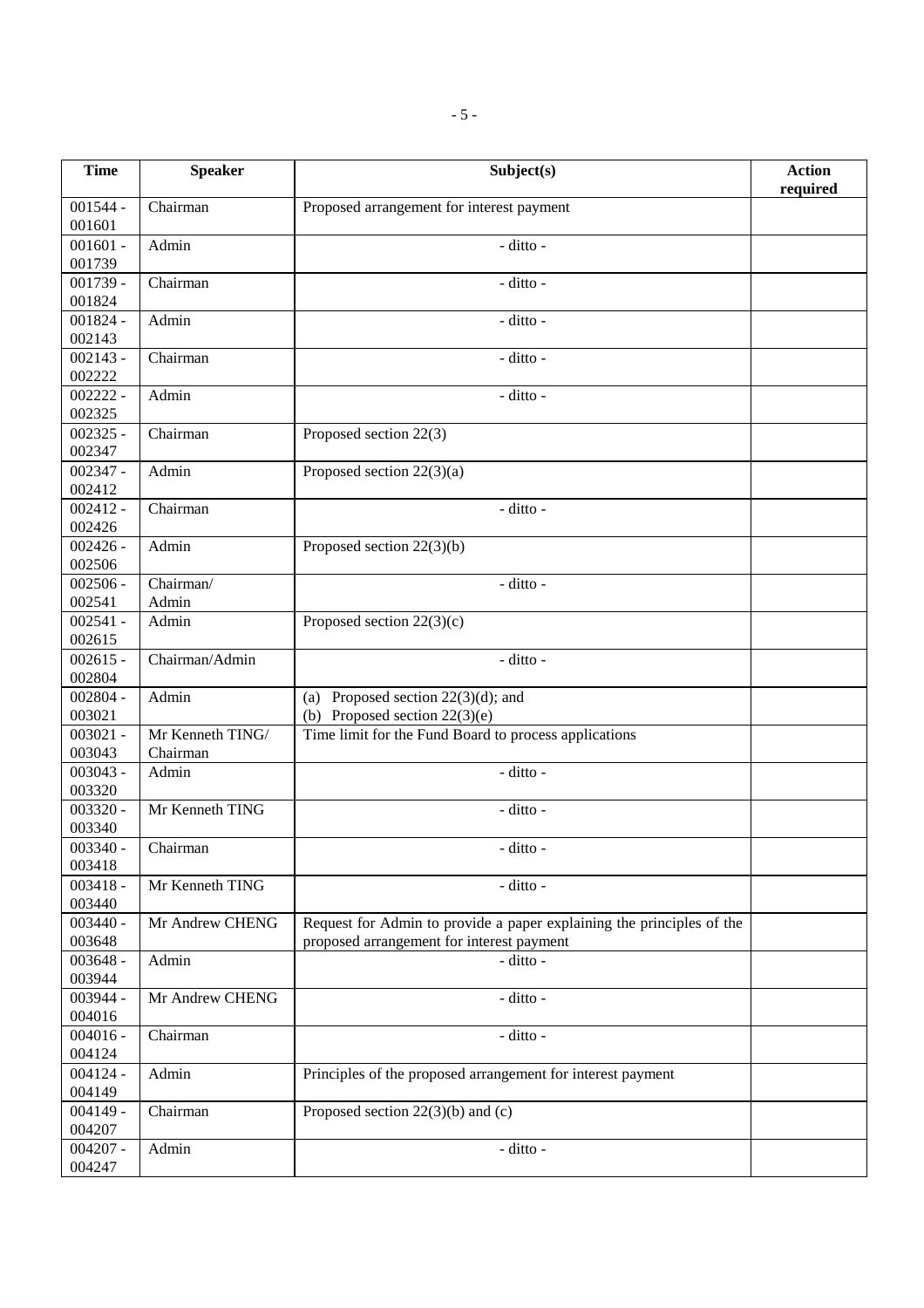| <b>Time</b>          | <b>Speaker</b>  | Subject(s)                                                                                                                                                     | <b>Action</b><br>required        |
|----------------------|-----------------|----------------------------------------------------------------------------------------------------------------------------------------------------------------|----------------------------------|
| $004247 -$<br>004253 | Chairman        | - ditto -                                                                                                                                                      |                                  |
| $004253 -$<br>004342 | Admin           | - ditto -                                                                                                                                                      |                                  |
| $004342 -$<br>004440 | Chairman        | - ditto -                                                                                                                                                      |                                  |
| $004440 -$<br>004449 | Admin           | - ditto -                                                                                                                                                      |                                  |
| $004449 -$<br>004458 | Chairman        | - ditto -                                                                                                                                                      |                                  |
| $004458 -$<br>004542 | Admin           | - ditto -                                                                                                                                                      |                                  |
| $004542 -$<br>004622 | Chairman        | - ditto -                                                                                                                                                      |                                  |
| $004622 -$<br>004638 | Admin           | - ditto -                                                                                                                                                      |                                  |
| $004638 -$<br>004658 | Mr Kenneth TING | Different arrangements for employers and employees in respect of<br>application for payment from the Fund and the proposed arrangement<br>for interest payment |                                  |
| $004658 -$<br>004723 | Chairman        | - ditto -                                                                                                                                                      |                                  |
| $004723 -$<br>004913 | Admin           | - ditto -                                                                                                                                                      |                                  |
| $004913 -$<br>004938 | Mr Kenneth TING | - ditto -                                                                                                                                                      |                                  |
| $004938 -$<br>004959 | Admin           | - ditto -                                                                                                                                                      |                                  |
| $004959 -$<br>005025 | Chairman        | - ditto -                                                                                                                                                      |                                  |
| $005025 -$<br>005035 | Admin           | - ditto -                                                                                                                                                      |                                  |
| $005035 -$<br>005055 | Mr Kenneth TING | - ditto -                                                                                                                                                      |                                  |
| $005055 -$<br>005134 | Mr Andrew CHENG | Request for Admin to set out in the paper to be provided to members<br>the operation of the proposed arrangement for interest payment                          |                                  |
| 005134 -<br>005208   | Chairman        | - ditto -                                                                                                                                                      |                                  |
| $005208 -$<br>005213 | Admin           | - ditto -                                                                                                                                                      | ✓<br>Admin to<br>provide a paper |
| $005213 -$<br>005217 | Chairman        | Proposed section 22(4)                                                                                                                                         |                                  |
| $005217 -$<br>005352 | Admin           | - ditto -                                                                                                                                                      |                                  |
| $005352 -$<br>005357 | Chairman        | - ditto -                                                                                                                                                      |                                  |
| $005357 -$<br>005407 | Admin           | - ditto -                                                                                                                                                      |                                  |
| $005407 -$<br>005512 | Chairman        | - ditto -                                                                                                                                                      |                                  |
| $005512 -$<br>005534 | Admin           | - ditto -                                                                                                                                                      |                                  |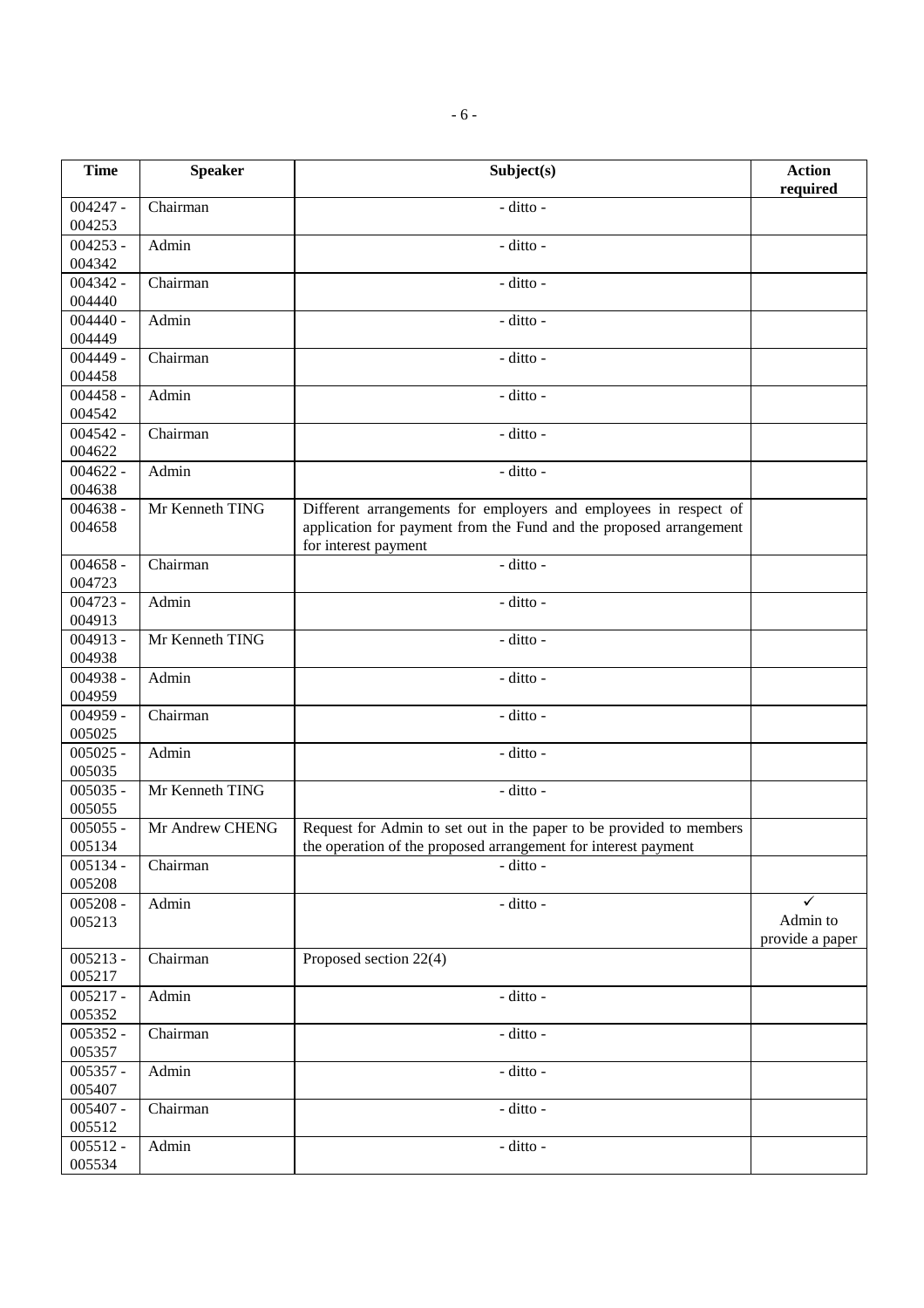| <b>Time</b>          | <b>Speaker</b>  | Subject(s)                                                                                                                                                            | <b>Action</b><br>required |
|----------------------|-----------------|-----------------------------------------------------------------------------------------------------------------------------------------------------------------------|---------------------------|
| $005534 -$<br>005600 | Chairman        | $-$ ditto $-$                                                                                                                                                         |                           |
| $005600 -$<br>005653 | Admin           | - ditto -                                                                                                                                                             |                           |
| $005653 -$<br>005726 | Chairman        | Reasons for addressing the issue of interest and surcharge payable<br>under the Employees' Compensation Ordinance in both the proposed<br>sections 18A and 22         |                           |
| $005726 -$<br>005858 | Admin           | - ditto -                                                                                                                                                             |                           |
| $005858 -$<br>005913 | Chairman        | - ditto -                                                                                                                                                             |                           |
| $005913 -$<br>005930 | Admin           | - ditto -                                                                                                                                                             |                           |
| $005930 -$<br>010000 | Chairman        | - ditto -                                                                                                                                                             |                           |
| $010000 -$<br>010102 | Admin           | - ditto -                                                                                                                                                             |                           |
| $010102 -$<br>010108 | Chairman        | Proposed section 22(5)                                                                                                                                                |                           |
| $010108 -$<br>010126 | Admin           | - ditto -                                                                                                                                                             |                           |
| $010126 -$<br>010130 | Chairman        | Proposed section 22(6)                                                                                                                                                |                           |
| $010130 -$<br>010204 | Admin           | - ditto -                                                                                                                                                             |                           |
| $010204 -$<br>010216 | Chairman        | - ditto -                                                                                                                                                             |                           |
| $010216 -$<br>010242 | Admin           | - ditto -                                                                                                                                                             |                           |
| $010242 -$<br>010325 | Mr Andrew CHENG | Criteria for determining whether the manner of the Fund Board in<br>varying a determination of an application was not inconsistent with the<br>provisions of the Bill |                           |
| $010325 -$<br>010537 | Admin           | - ditto -                                                                                                                                                             |                           |
| $010537 -$<br>010652 | Mr Andrew CHENG | - ditto -                                                                                                                                                             |                           |
| $010652 -$<br>010727 | Admin           | - ditto -                                                                                                                                                             |                           |
| $010727 -$<br>010730 | Chairman        | - ditto -                                                                                                                                                             |                           |
| $010730 -$<br>010753 | Admin           | - ditto -                                                                                                                                                             |                           |
| $010753 -$<br>010800 | Chairman        | - ditto -                                                                                                                                                             |                           |
| $010800 -$<br>010813 | Mr Andrew CHENG | - ditto -                                                                                                                                                             |                           |
| $010813 -$<br>010910 | Admin           | - ditto -                                                                                                                                                             |                           |
| $010910 -$<br>011006 | Mr Andrew CHENG | Reasons for having the proposed section $22(6)(b)$                                                                                                                    |                           |
| $011006 -$<br>011230 | Admin           | - ditto -                                                                                                                                                             |                           |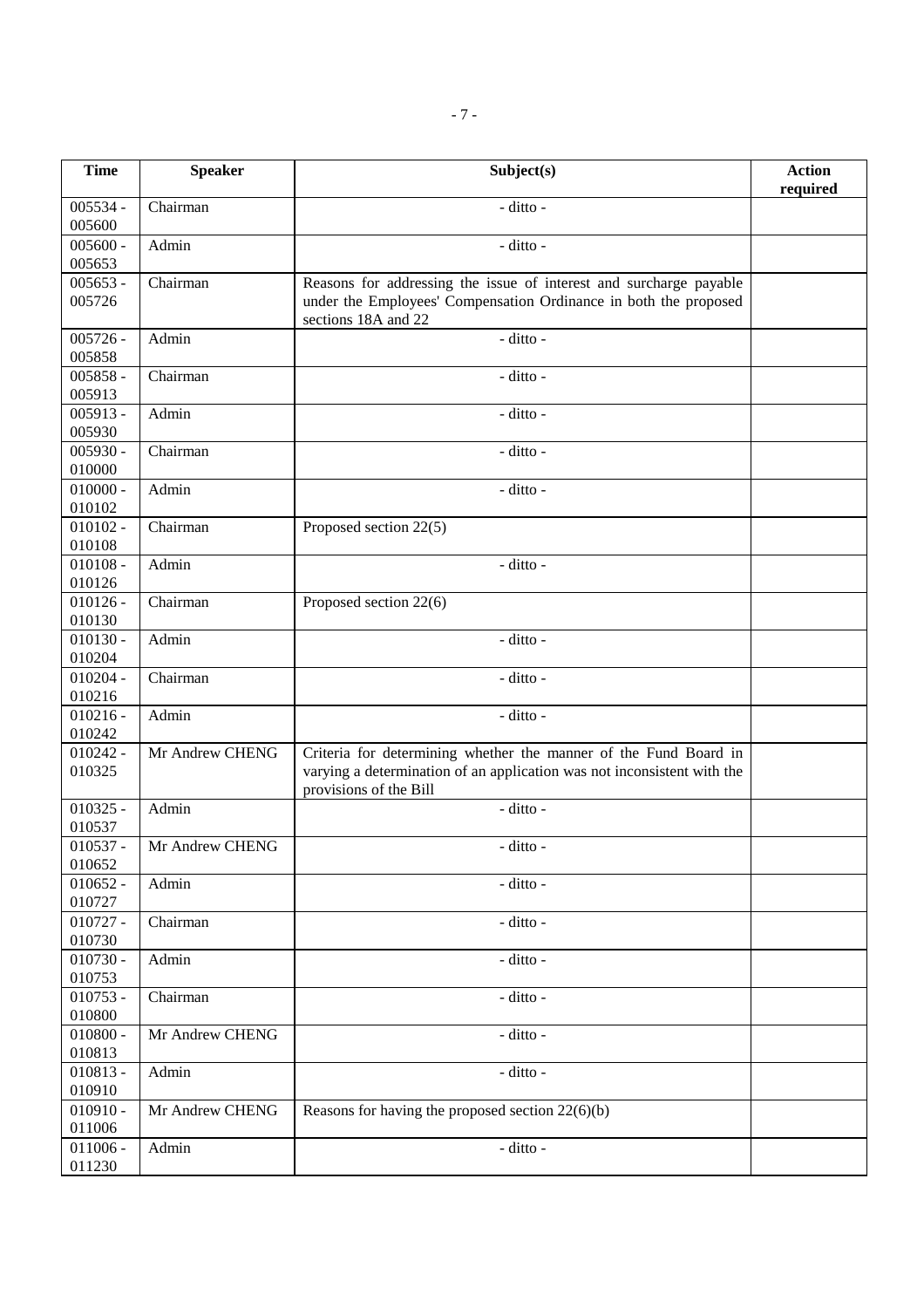| <b>Time</b>                      | <b>Speaker</b>          | Subject(s)                                                                                                                                                                                                                                                                     | <b>Action</b><br>required |
|----------------------------------|-------------------------|--------------------------------------------------------------------------------------------------------------------------------------------------------------------------------------------------------------------------------------------------------------------------------|---------------------------|
| $011230 -$<br>011401             | Mr Andrew CHENG         | $-$ ditto $-$                                                                                                                                                                                                                                                                  |                           |
| $011401 -$<br>011519             | Admin                   | Admin agreed to consider deleting the proposed section $22(6)(b)$ and<br>reviewing the drafting of the proposed section $22(6)(a)$                                                                                                                                             | ✓<br>Admin to<br>consider |
| $011519 -$<br>011642             | Mr Andrew CHENG         | - ditto -                                                                                                                                                                                                                                                                      |                           |
| $011642 -$<br>011720             | Admin                   | $-$ ditto $-$                                                                                                                                                                                                                                                                  |                           |
| $011720 -$<br>011727             | Mr Andrew CHENG         | - ditto -                                                                                                                                                                                                                                                                      |                           |
| $011727 -$<br>011855             | Chairman                | Re-apportionment of relief payment upon the death of one of the<br>eligible persons                                                                                                                                                                                            |                           |
| $011855 -$<br>012010             | Admin                   | - ditto -                                                                                                                                                                                                                                                                      |                           |
| $012010 -$<br>012048             | Chairman                | - ditto -                                                                                                                                                                                                                                                                      |                           |
| $012048 -$<br>012155             | Admin                   | - ditto -                                                                                                                                                                                                                                                                      |                           |
| $012155 -$<br>012237             | Chairman                | - ditto -                                                                                                                                                                                                                                                                      |                           |
| $012237 -$<br>012313             | Admin                   | - ditto -                                                                                                                                                                                                                                                                      |                           |
| $012313 -$<br>012333             | Chairman                | - ditto -                                                                                                                                                                                                                                                                      |                           |
| $012333 -$<br>012537             | Mr James TIEN           | - ditto -                                                                                                                                                                                                                                                                      |                           |
| $\overline{0}$ 12537 -<br>012703 | Admin                   | - ditto -                                                                                                                                                                                                                                                                      |                           |
| $012703 -$<br>012716             | Mr James TIEN           | - ditto -                                                                                                                                                                                                                                                                      |                           |
| $012716 -$<br>012822             | Admin/<br>Mr James TIEN | - ditto -                                                                                                                                                                                                                                                                      |                           |
| 012822 -<br>012855               | Chairman                | Need to consider specifying in the proposed section $20F(1)(b)$ that<br>where an eligible person died, the relief payment would be re-<br>apportioned to the remaining eligible persons only when the death of<br>the eligible person had come to the notice of the Fund Board |                           |
| $012855 -$<br>012944             | Admin                   | - ditto -                                                                                                                                                                                                                                                                      |                           |
| $012944 -$<br>013036             | Chairman                | - ditto -                                                                                                                                                                                                                                                                      |                           |
| $013036 -$<br>013044             | Admin                   | - ditto -                                                                                                                                                                                                                                                                      | ✓<br>Admin to<br>consider |
| 013044 -<br>013103               | Chairman                | Clause 15 - Costs                                                                                                                                                                                                                                                              |                           |
| 013103 -<br>013123               | Admin                   | - ditto -                                                                                                                                                                                                                                                                      |                           |
| 013123 -<br>013142               | Chairman                | - ditto -                                                                                                                                                                                                                                                                      |                           |
| 013142 -<br>013345               | Admin                   | (a) Clause 16 - Board liable in certain proceedings; and<br>(b) Clause 17 - Sections added (25A and 25B)                                                                                                                                                                       |                           |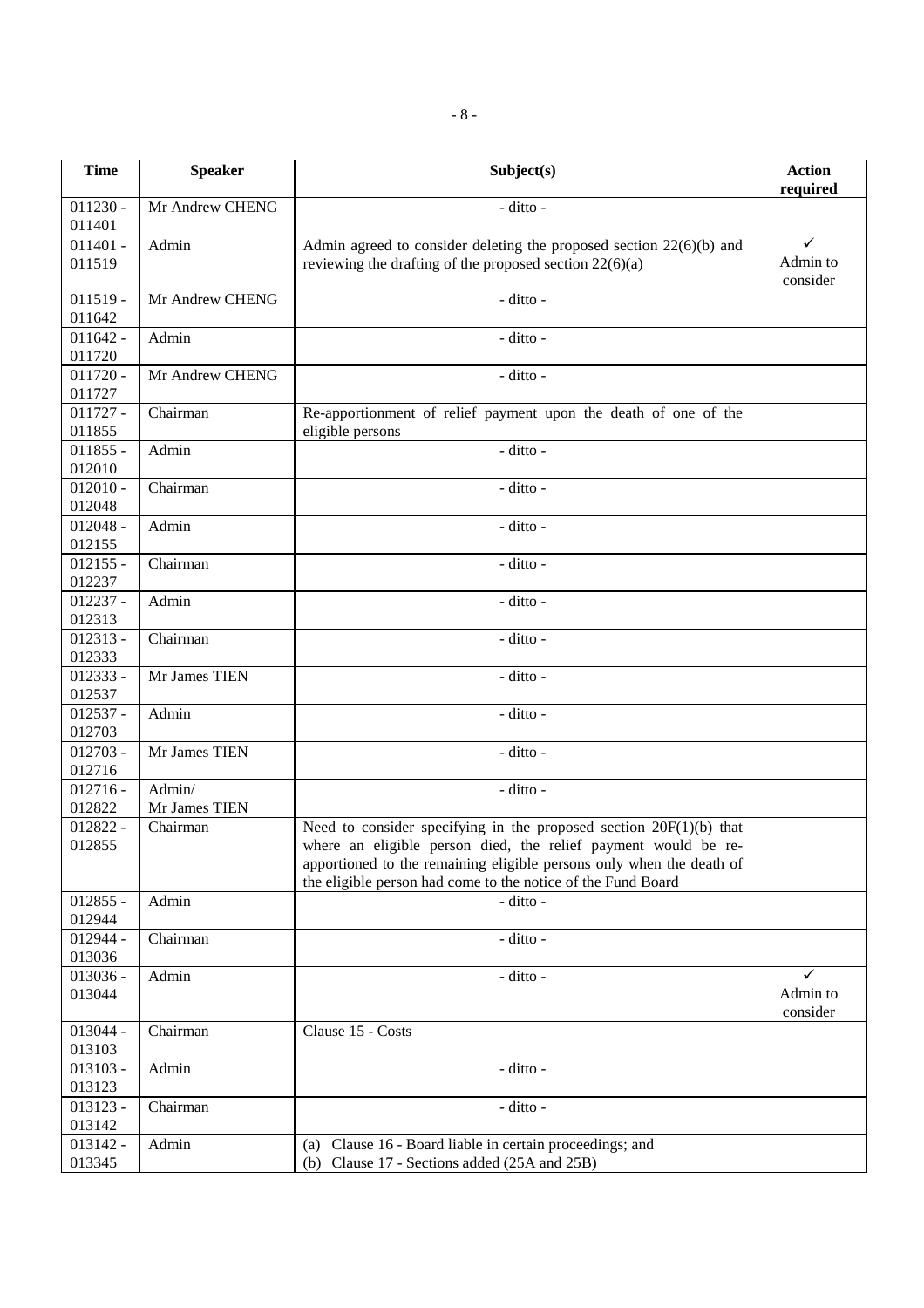| <b>Time</b>          | <b>Speaker</b>  | Subject(s)                                                                                              | <b>Action</b><br>required |
|----------------------|-----------------|---------------------------------------------------------------------------------------------------------|---------------------------|
| $013345 -$<br>013452 | Chairman        | Deferment of discussion on the proposed section 25A and 25B with<br>proposed Committee Stage amendments |                           |
| $013452 -$           | Admin           |                                                                                                         |                           |
| 013542               |                 | Clause 18 - Priority of payments from the Fund                                                          |                           |
| 013542 -             | Chairman        | - ditto -                                                                                               |                           |
| 013607               |                 |                                                                                                         |                           |
| $013607 -$           | Admin           | Principles of the order of priority of payments from the Fund                                           |                           |
| 013755               |                 |                                                                                                         |                           |
| $013755 -$           | Ms LI Fung-ying | - ditto -                                                                                               |                           |
| 013808               |                 |                                                                                                         |                           |
| 013808 -             | Admin           | - ditto -                                                                                               |                           |
| 013919               |                 |                                                                                                         |                           |
| 013919 -             | Chairman        | - ditto -                                                                                               |                           |
| 013923               |                 |                                                                                                         |                           |
| 013923 -             | Admin           | - ditto -                                                                                               |                           |
| 013932               |                 |                                                                                                         |                           |
| 013932 -             | Chairman        | - ditto -                                                                                               |                           |
| 013949               |                 |                                                                                                         |                           |
| 013949 -             | Admin/          | - ditto -                                                                                               |                           |
| 014032               | Chairman        |                                                                                                         |                           |
| $014032 -$           | Admin           | Proposed section $26(2)(a)$ , (b) and (ba)                                                              |                           |
| 014224               |                 |                                                                                                         |                           |
| $014224 -$           | Chairman        | - ditto -                                                                                               |                           |
| 014237               |                 |                                                                                                         |                           |
| $014237 -$           | Admin           | Proposed section $26(2)(bb)$ , (bc) and (bd)                                                            |                           |
| 014435               |                 |                                                                                                         |                           |
| $014435 -$           | Chairman        | - ditto -                                                                                               |                           |
| 014532               |                 |                                                                                                         |                           |
| $014532 -$           | Admin           | Clause 19 - Payments in anticipation of entitlement under section 16,                                   |                           |
| 014701               |                 | etc                                                                                                     |                           |
| $014701 -$           | Chairman        | - ditto -                                                                                               |                           |
| 014715               |                 |                                                                                                         |                           |
| $014715 -$           | Admin           | - ditto -                                                                                               |                           |
| 014733               |                 |                                                                                                         |                           |
| $014733 -$<br>014740 | Chairman        | - ditto -                                                                                               |                           |
| $014740 -$           | Admin           | - ditto -                                                                                               |                           |
| 014816               |                 |                                                                                                         |                           |
| $014816 -$           | Chairman        | Clause 20 - Interpretation                                                                              |                           |
| 014834               |                 |                                                                                                         |                           |
| 014834 -             | Admin           | - ditto -                                                                                               |                           |
| 014918               |                 |                                                                                                         |                           |
| $014918 -$           | Chairman        | - ditto -                                                                                               |                           |
| 014928               |                 |                                                                                                         |                           |
| $014928 -$           | Admin/          | - ditto -                                                                                               |                           |
| 015237               | Chairman        |                                                                                                         |                           |
| $015237 -$           | Mr Andrew CHENG | Policy intent of replacing the original section $28(2)$ with the proposed                               |                           |
| 015440               |                 | section $28(2)$ to $28(6)$                                                                              |                           |
| $015440 -$           | Admin           | - ditto -                                                                                               |                           |
| 015656               |                 |                                                                                                         |                           |
| $015656 -$           | Mr Andrew CHENG | - ditto -                                                                                               |                           |
| 015824               |                 |                                                                                                         |                           |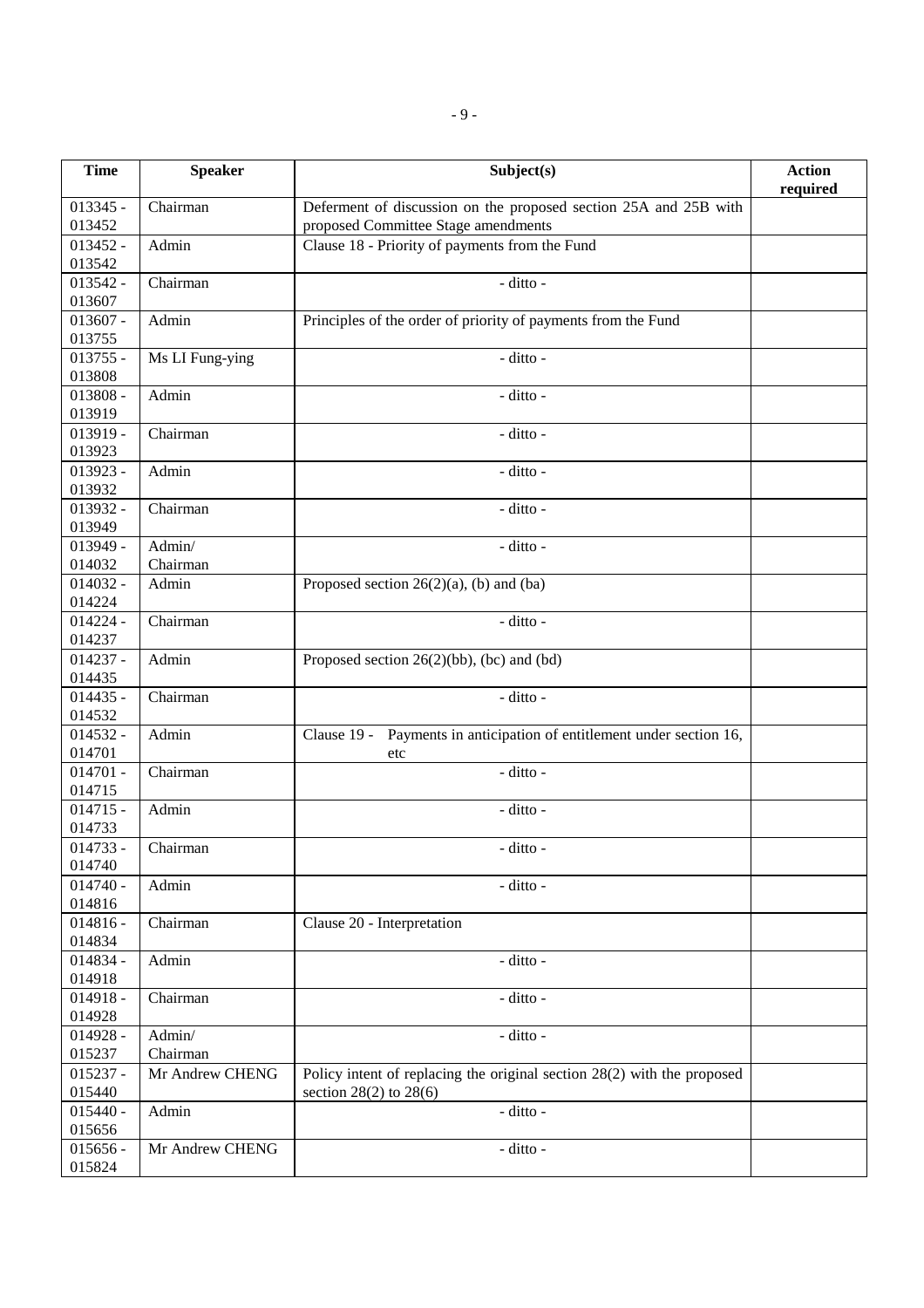| <b>Time</b>          | <b>Speaker</b>               | Subject(s)                                                                                                                                                                                                                                                                                                                                              | <b>Action</b><br>required |
|----------------------|------------------------------|---------------------------------------------------------------------------------------------------------------------------------------------------------------------------------------------------------------------------------------------------------------------------------------------------------------------------------------------------------|---------------------------|
| $015824 -$<br>020058 | Admin                        | - ditto -                                                                                                                                                                                                                                                                                                                                               |                           |
| $020058 -$<br>020209 | Mr Andrew CHENG              | - ditto -                                                                                                                                                                                                                                                                                                                                               |                           |
| $020209 -$<br>020305 | Admin                        | - ditto -                                                                                                                                                                                                                                                                                                                                               |                           |
| $020305 -$<br>020407 | Mr James TIEN                | - ditto -                                                                                                                                                                                                                                                                                                                                               |                           |
| $020407 -$<br>020733 | Chairman                     | Drafting of the proposed section $28(4)$ and $(5)$                                                                                                                                                                                                                                                                                                      |                           |
| $020733 -$<br>020806 | Admin                        | - ditto -                                                                                                                                                                                                                                                                                                                                               |                           |
| $020806 -$<br>020822 | Mr LEE Cheuk-yan             | - ditto -                                                                                                                                                                                                                                                                                                                                               |                           |
| $020822 -$<br>020830 | Chairman                     | - ditto -                                                                                                                                                                                                                                                                                                                                               |                           |
| $020830 -$<br>020847 | Mr LEE Cheuk-yan             | - ditto -                                                                                                                                                                                                                                                                                                                                               |                           |
| $020847 -$<br>020931 | Chairman                     | - ditto -                                                                                                                                                                                                                                                                                                                                               |                           |
| $020931 -$<br>020950 | Mr Andrew CHENG              | - ditto -                                                                                                                                                                                                                                                                                                                                               |                           |
| $020950 -$<br>021017 | Admin                        | - ditto -                                                                                                                                                                                                                                                                                                                                               |                           |
| $021017 -$<br>021040 | Chairman                     | - ditto -                                                                                                                                                                                                                                                                                                                                               |                           |
| $021040 -$<br>021055 | Admin                        | Admin agreed to consider specifying in the proposed section 28(4) that<br>the Fund Board should not be liable to pay the costs incurred by a<br>person after the date of the offer made by the Fund Board to which the<br>claim related, and whether it was necessary to retain the proposed<br>section $28(5)$                                         | ✓<br>Admin to<br>consider |
| $021055 -$<br>021512 | Chairman<br>Admin<br>Members | Date and time of next meeting                                                                                                                                                                                                                                                                                                                           |                           |
| $021512 -$<br>021528 | Mr LEE Cheuk-yan             | Proposals put forward by Mr LEE which Admin had no intention to<br>pursue                                                                                                                                                                                                                                                                               |                           |
| $021528 -$<br>021544 | Chairman                     | - ditto -                                                                                                                                                                                                                                                                                                                                               |                           |
| $021544 -$<br>021556 | Mr LEE Cheuk-yan             | - ditto -                                                                                                                                                                                                                                                                                                                                               |                           |
| $021556 -$<br>021609 | Mr James TIEN                | - ditto -                                                                                                                                                                                                                                                                                                                                               |                           |
| $021609 -$<br>021615 | Chairman                     | - ditto -                                                                                                                                                                                                                                                                                                                                               |                           |
| $021615 -$<br>022033 | Mr LEE Cheuk-yan             | (a) Details of the proposals put forward by Mr LEE; and<br>(b) Power of LegCo to amend the proposed schedule 4 after<br>enactment of the Bill                                                                                                                                                                                                           |                           |
| 022033 -<br>022052   | Chairman                     | Need to move Committee Stage amendments to transfer the statutory<br>functions of the Secretary for Education and Manpower under the Bill<br>to the new principal official upon the approval by LegCo of the<br>proposed resolution on the accountability system for principal officials<br>to be moved by Admin at the Council meeting on 19 June 2002 |                           |